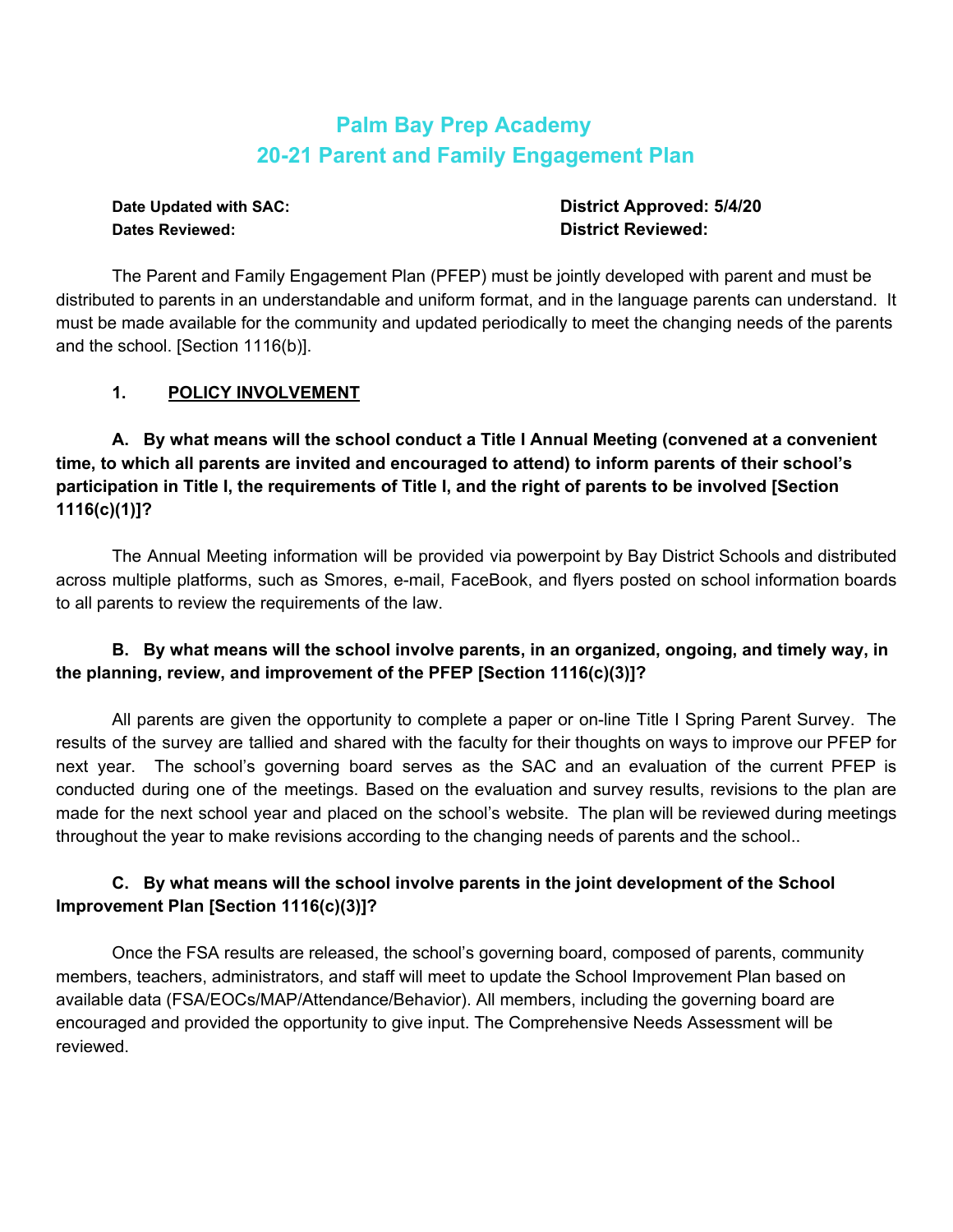**D. By what means will the school provide parents opportunities, if requested, for regular meetings to formulate suggestions and to participate, as appropriate, in making decisions relating to the education of their children, and respond to any such suggestions as soon as practicably possible [Section 1116(c)(4)(C)]?**

**Parents will be given opportunities for suggestions by completing evaluation forms at parenting events, IEP meetings, 504 meetings, parent-teacher conferences, and parent surveys.**

| <b>Activity Name</b>           | <b>Frequency</b> | <b>Documentation</b>          |
|--------------------------------|------------------|-------------------------------|
| <b>Virtual Conference Days</b> | October - May    | Individual Teacher's Calendar |
| Virtual IEP/504 Meetings       | On-going         | Calendar                      |
| Innovative Learning            | On-going         | Daily                         |
| Brick - n - Mortar             | On-going         | Daily                         |

# **E. If the School Improvement Plan is not satisfactory to the parents, by what means will the school provide parents an opportunity to submit comments with the plan when it is submitted to the district [Section 1116(c)(5)]?**

If parents find the plan to be less than satisfactory, they will be asked to submit issues and concerns via email to the school's administration. A copy of the emails will be submitted to the Title I office with the School Improvement Plan.

### **2. BUILDING CAPACITY FOR INVOLVEMENT**

**In Table A, list the activities that will address topics F - J.**

# **F. Assist parents in understanding:**

- **● State academic standards;**
- **● State and local academic assessments;**
- **● requirements of Title I;**
- **● monitoring a child's progress; and**
- **● work with educators to improve the achievement of their children [Section 1116(e)(1)]**

### **G. Description and explanation of:**

**● Curriculum in use at the school [Section 1116(4)(B)]**

### **H. Description and explanation of:**

- **● Academic assessments used to measure student progress [Section 1116(4)(B)]?**
- **I. Description and explanation of:**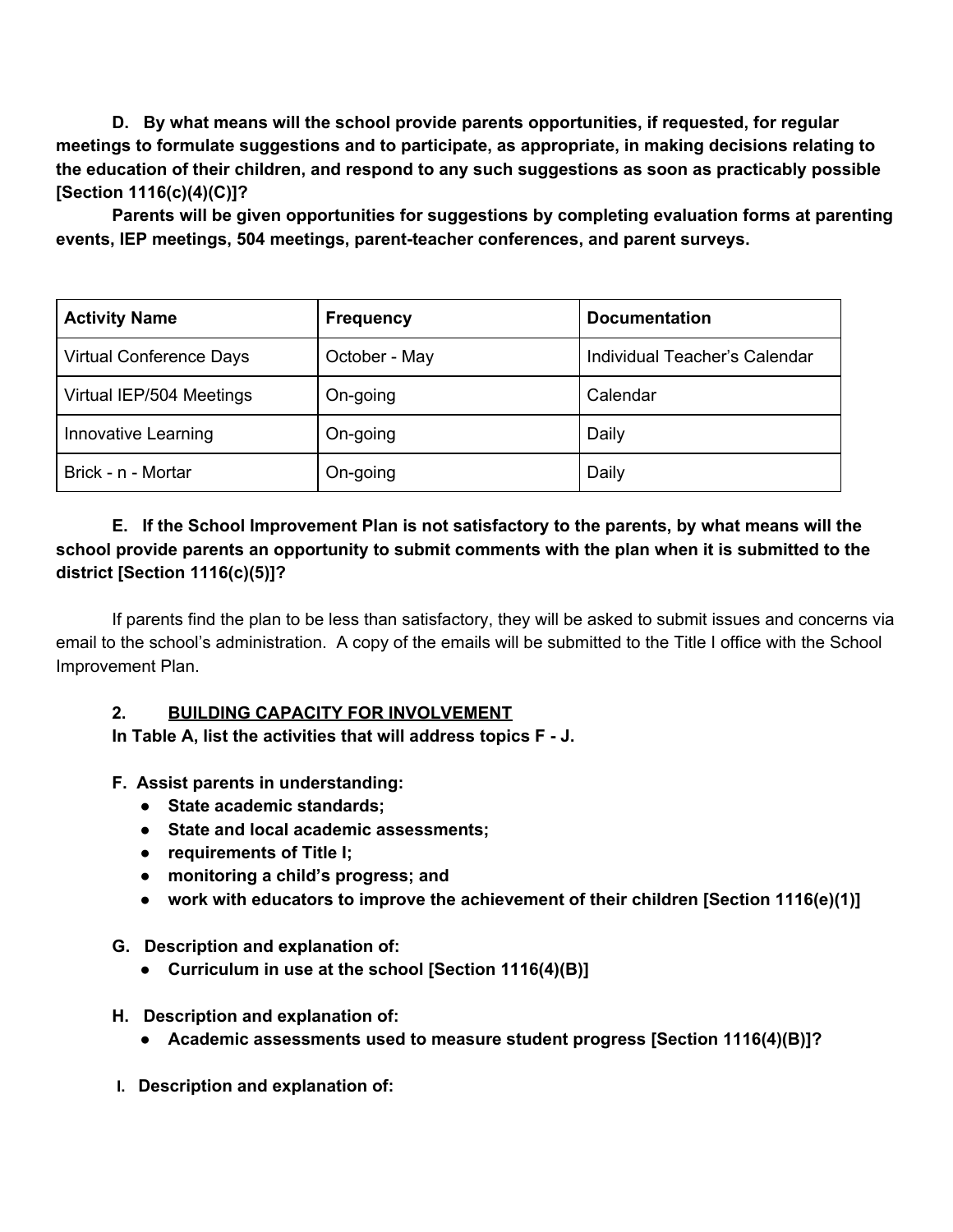- **● Achievement levels of the State academic standards that students are expected to obtain [Section 1116(4)(B)]**
- **J. Provide materials and training to:**
	- **help parents work with their children to improve their children's achievement, such as literacy training and using technology (including the harms of copyright piracy), to foster parental involvement [Section 1116(e)(2)]** (LEA note: this includes Parent Portal training)

# **Table A Parent Training Opportunities**

**List all activities for requirements F through J and transition activities that involve parents.**

| <b>Timeline</b> | <b>Title of</b><br><b>Training/Event</b>             | <b>Topics</b>                                                           | Letter of Topi Time<br><b>Addressed</b><br>(F,G,H,I,orJ) | (AM or PM)      | # of Parents<br>Attended* |
|-----------------|------------------------------------------------------|-------------------------------------------------------------------------|----------------------------------------------------------|-----------------|---------------------------|
| Summer          | Update the School's Websi Standards & Curriculum     |                                                                         | F,G,H,I,J                                                |                 |                           |
| Sept/Oct        | Virtual Title I Annual Meeti Requirements of Title I |                                                                         | F, G, H                                                  | <b>District</b> |                           |
| Sept/Oct        | Virtual video of 6th<br><b>Grade-Parent Night</b>    | <b>Middle School Expectations</b>                                       | F,G,H,I,J                                                | <b>PM</b>       |                           |
| Sept/Oct        | Virtual Video of HS Parent<br>Night                  | <b>High School Expectations</b>                                         | F, G, H, I, J                                            | <b>PM</b>       |                           |
| Nov             | Math 101 - Virtual<br>Workshops                      | Curriculum, Assessment<br><b>Standards</b>                              | F, G, H, I, J                                            | <b>PM</b>       |                           |
| Nov             | ELA 101 - Virtual<br>Workshops                       | Curriculum, Assessment<br><b>Standards</b>                              | F, G, H, I, J                                            | <b>PM</b>       |                           |
| Jan.            | FASFA Night                                          | <b>Financial Aid</b>                                                    | G, H, I, J                                               | <b>PM</b>       |                           |
| Feb.            | FSA Night                                            | Assessment                                                              | H, I                                                     | <b>PM</b>       |                           |
| April           | <b>Character Traits</b>                              | Curriculum                                                              | G,J                                                      | AM/PM           |                           |
| On-going.       | <b>Parent Portal and Website</b>                     | Contact Information,<br>encourage usage, progress<br>monitoring, grades | F, J                                                     | AM/PM           |                           |

\*To be updated throughout the year.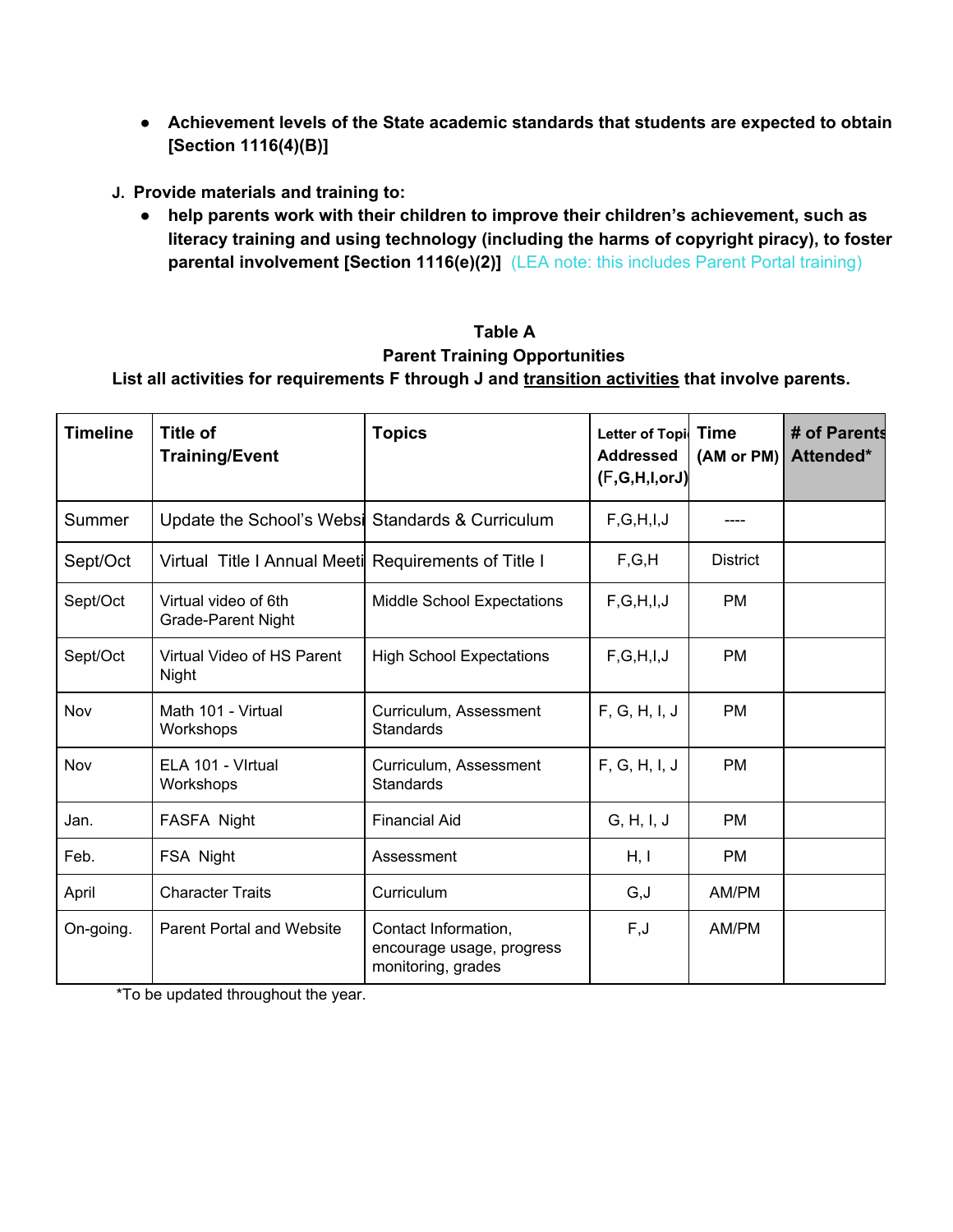# **Table B Other Events/Activities**

**Other activities, such as parent resource centers, that encourage and support parents in more fully participating in the education of their children [Section 1116(e)(4)].**

| <b>Timeline</b> | <b>Title</b>                                  | <b>Purpose</b>                                                | Time<br>(AM or PM)<br>or Method | # of Parents<br>Attended* |
|-----------------|-----------------------------------------------|---------------------------------------------------------------|---------------------------------|---------------------------|
| Aug-May         | <b>Smores Electronic Newsletter</b>           | School specific information                                   | <b>Newsletter</b>               |                           |
| March           | Scholastic Book Fair-Family Night             | Stress the importance of reading<br>and studying              | AM/PM                           |                           |
| May             | Awards Ceremony--Middle<br>School/High School | Stress the importance of<br>attendance, work ethic, academics | PM.                             |                           |

\*To be updated throughout the year

**K. By what means will the school educate the faculty, staff, and administrators, with the** assistance of parents, in the value and utility of contributions of parents, and in how to reach out to, **communicate with, and work with parents as equal partners, implement and coordinate parent programs, and build ties between parents and the school [Section 1116(e)(3)]?**

The school administrators will provide faculty/staff training on positive parent communication and relationship building. The administrators will attend training to further their own knowledge.

| <b>Parent Engagement PD Topic</b>         | <b>Date</b>         | <b>Number of Attendees</b><br>(complete after the event) |
|-------------------------------------------|---------------------|----------------------------------------------------------|
| <b>Trauma Training</b>                    | <b>June 8-9</b>     |                                                          |
| Google Classroom Training                 | August<br>$10 - 11$ | 17                                                       |
| Responsive Classroom Training - 6th Grade | August<br>$10 - 11$ | 4                                                        |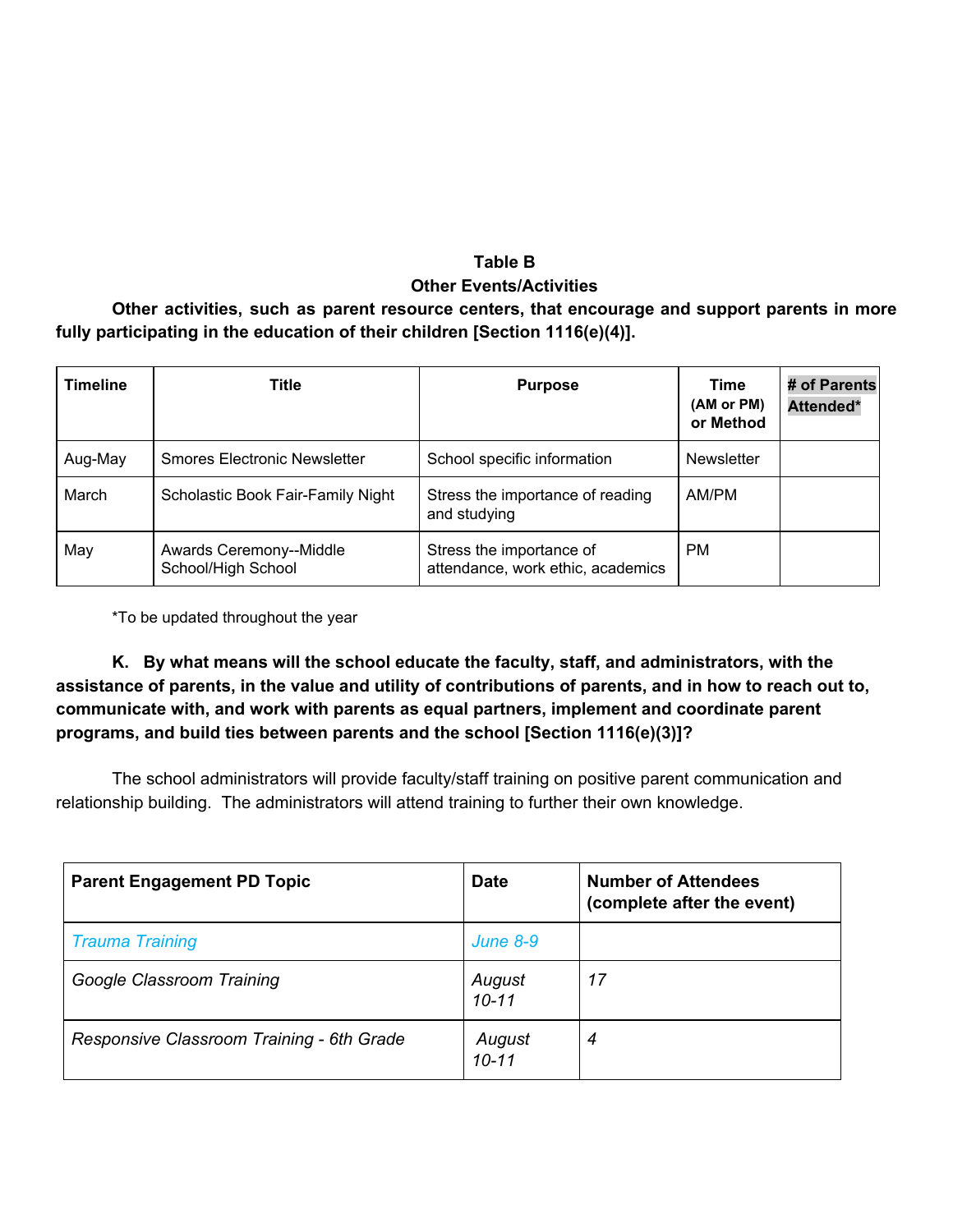**L. To the extent feasible, by what means will the school coordinate and integrate parent involvement programs and activities with other Federal, State, and local programs, including public preschool programs that encourage and support parents in participating in the education of their children [Section 1116(e)(4)]?**

The school personnel will provide translation for conferences with ELL parents via Title III support. Parents of students supported by IDEA will have a specific session offered . The school will work with local law enforcement agencies to provide safety training for faculty/staff, parents, and community stakeholders.

### **M. By what means will the school provide other reasonable support for parental involvement activities as parents may request [Section 1116(e)(13)]? (Based on the Title I Spring Parent Survey results, what activities did the parents request that are included in this plan?)**

Based on the results of the Spring Parent Survey, parents are requesting help with the Math and Reading standards and requirements, FSA information, monitoring their student's progress, graduation requirements, and ACT/SAT information and preparation. During these workshops, parents will also learn more about Parent Portal and the information available to them via Parent Portal.

**N.a. Elementary Only - How will the school ensure that teachers conduct a parent-teacher conference for individual students at least annually, during which the compact is discussed [Section 1116 (d)(2)(A)]?**

### **N.b. Middle and High Schools - How will the school distribute the school-parent-student compact?**

The School-Parent-Student Compact will be sent home in hard copy, sent to parents electronically, included in new student packets, and will be made available during parent conferences. Also, copies will be available in the front office.

# **O. Optional – How will the school develop appropriate roles for community-based organizations and businesses in parent involvement activities [Section 1116(e)(13)]?**

**P. Optional – By what means will the school involve parents in the development of training for teachers, principals, and other educators to improve the effectiveness of the trainings [Section 1116(e)(6)]?**

**Q. Optional – By what means will the school provide literacy training for parents if the LEA has exhausted all other sources of funding [Section 1116(e)(7)]?**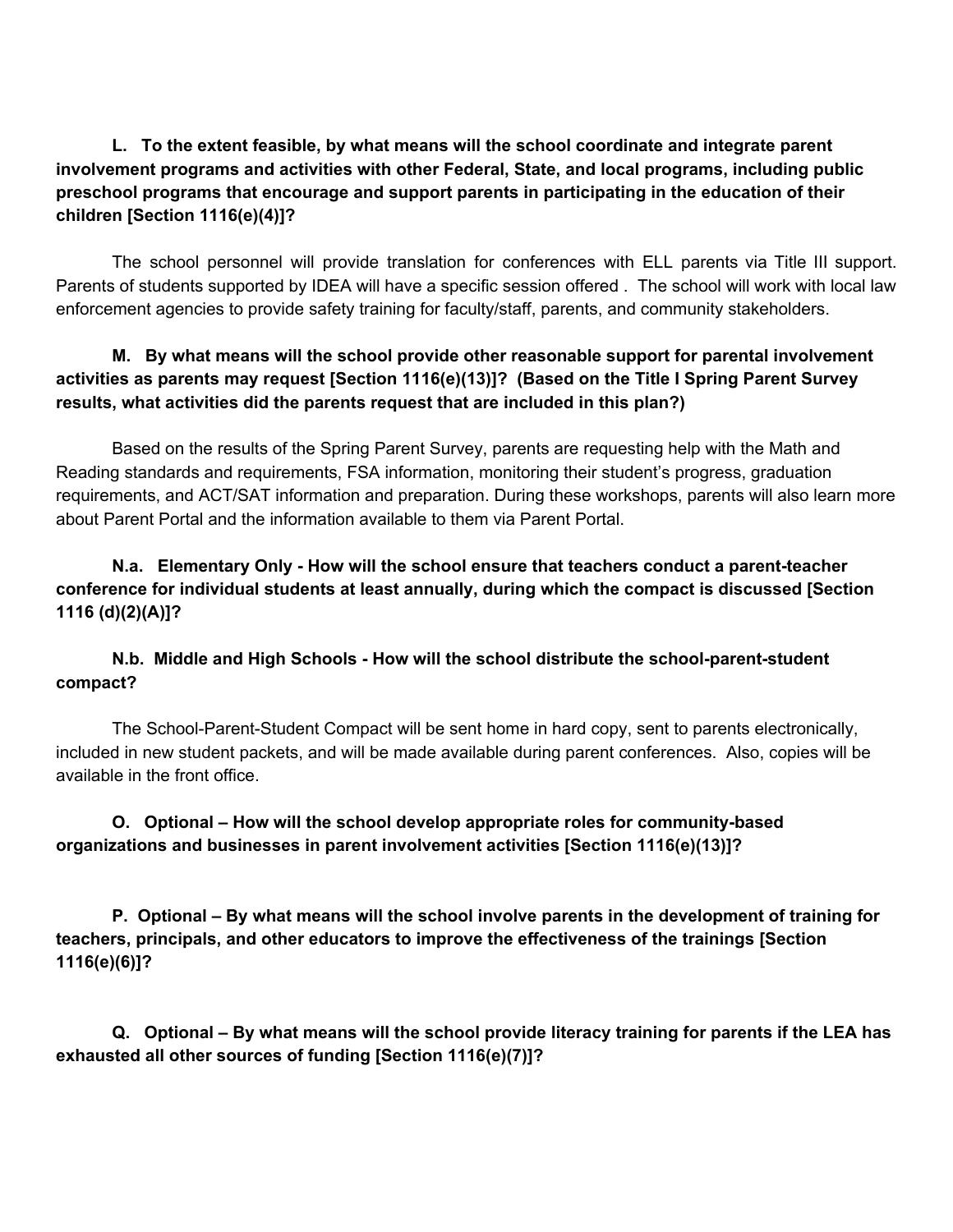**R. Optional – By what means will the school pay reasonable and necessary expenses, including transportation and child care costs, to enable parents to participate in school-related meetings and training sessions [Section 1116(e)(8)]?**

**S. Optional – By what means will the school train parents to enhance the involvement of other parents [Section 1116(e)(9)]?**

**T. Optional – By what means will the school conduct in-home conferences for parents who are unable to attend at school [Section 1116(e)(10)]?**

**U. Optional – By what means will the school adopt and implement model approaches to improve parent involvement [Section 1116(e)(11)]?**

### **3. ACCESSIBILITY**

**V. By what means will the school provide opportunities for informed participation of parents and family members (including parents and family members with limited English proficiency, with disabilities, and parents of migratory children). [Section 1116(f)]? (List the barriers identified by parents** in the Title I Spring Survey and the methods by which the school will assist to overcome the barriers.)

Based on the Spring Parent Survey results, the work schedule was listed as the top barrier to participation. We plan to offer AM and PM events to give every parent an opportunity to participate. We will also be offering technology and technological assistance for students who chose the Innovative Learning Option.

# **W. By what means will the school ensure that information related to school and parent** programs, school reports, meetings, and other activities is sent to the parents in a format and in a **language the parents can understand [Section 1116(e)(5) and (f)]?**

School communications are translated for our ELL families. Google Translate and staff members assist with these communications. Bilingual staff members assist with conferences and phone calls when necessary.

### **X. By what means will the school offer a flexible number of meetings, such as meetings in the morning or evening to accommodate parents' schedules [Section 1116(c)(2)]?**

Based on the Spring Parent Survey responses, the majority of parents indicated that right after school starts and right after school ends are the most convenient times for meetings. Parents will also be provided with a recording option of the events to view at their convenience. This will be taken into consideration when scheduling events.